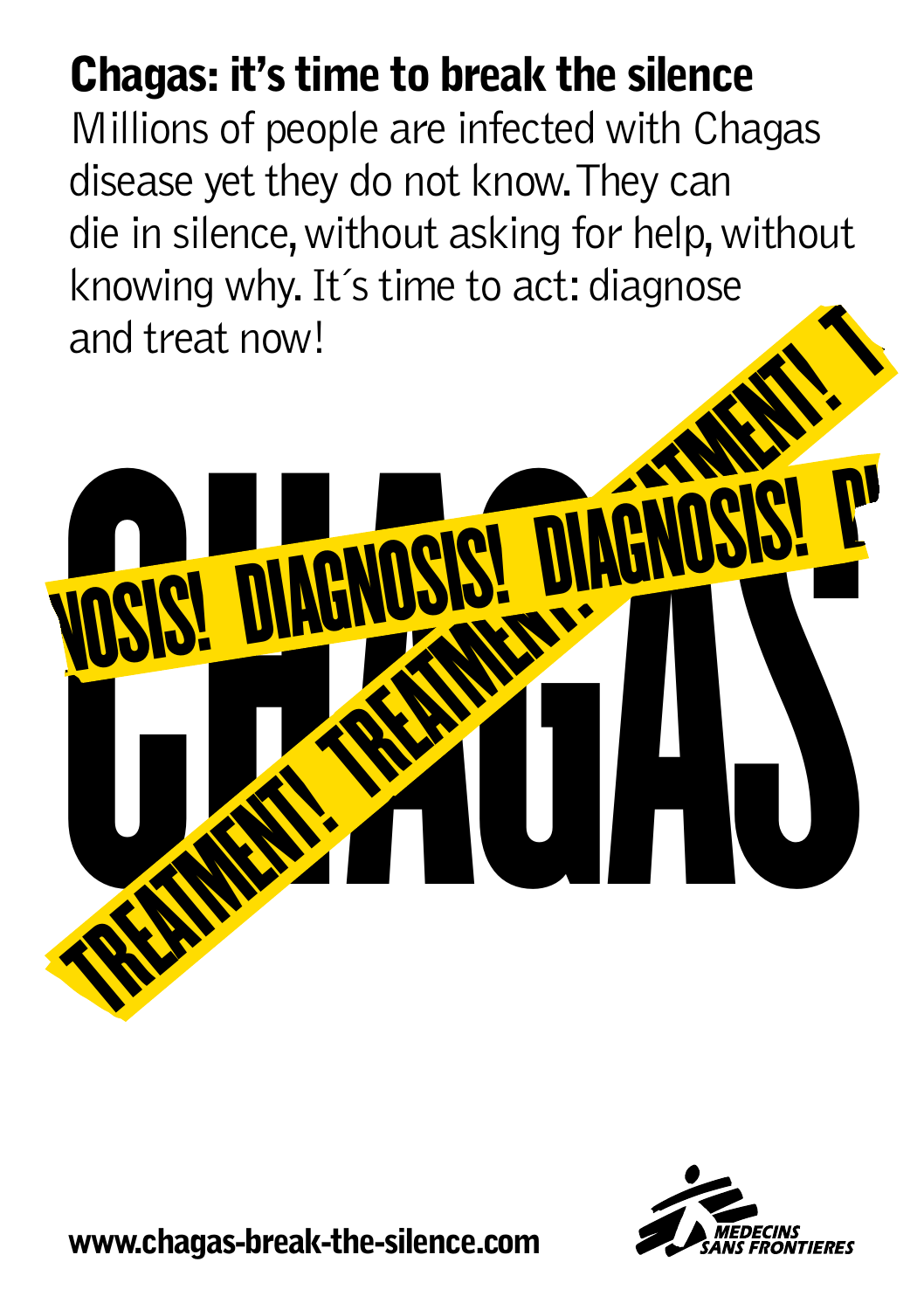## One hundred years of neglected patients

2009 marks the centenary of the discovery by the Brazilian doctor Carlos Chagas of the disease which bears his name. In 1909, Dr. Chagas announced to the world the ew 90kx r rl Cars que sease wh I ke h ek o s his z r What is Chagas disease? harp s presence c

## What is Chagas disease?

Chagas disease, or American human trypanosomiasis, is an infectious disease caused by the *Trypanosoma cruzi* parasite. Endemic in several Latin American countries, cases are found in rural areas, indigenous communities and the poorest suburbs from Mexico to Argentina, including the Caribbean. The disease causes 14,000 deaths each year. It is estimated that 10-15 million people suffer from the disease and 100 million more, 25 per cent of the population of Latin America, are at risk of contracting it. As a result of the increase global migration and mobility, an increasing number of cases are being reported in the United States, Europe, Australia and Japan.



#### How is it transmitted?

Certain insects of the *Triatominae* species, known as 'assassin bugs' or 'kissing bugs' depending on the geographical zone, transmit the parasite to humans. They live in cracks in the walls and ceilings of houses made from adobe bricks, sticks, straw, etc., and come out at night to feed on blood. When an

assassin bug carrying the parasite bites a person, it deposits faeces on the skin. If the person scratches or rubs their eyes or mouth after touching the bite, the parasites can then pass into the blood stream. If an infected person is bitten by another assassin bug, the parasite infects the insect and the cycle goes on.

In many Latin American countries, prevention programmes are being developed with the aim of reducing the presence of the vector (the transmitting insect), but not all of them are as effective as they should be and they are never enough to eliminate the disease.

Chagas disease can also be transmitted through blood transfusions, from mothers to their children during pregnancy and, less frequently, through organ transplants or the ingestion of contaminated food. It is not transmitted through direct contact with infected individuals.

### **Diagnosis**

The majority of people infected with *Trypanosoma cruzi*, the parasite which causes Chagas disease, show some sign or symptom at the time of infection. In a small number of cases acute Chagas disease causes death. For the majority, the symptoms go unnoticed and for years those infected have no further problems. It is estimated that approximately 70 per cent of these people live with the parasite without their health being affected.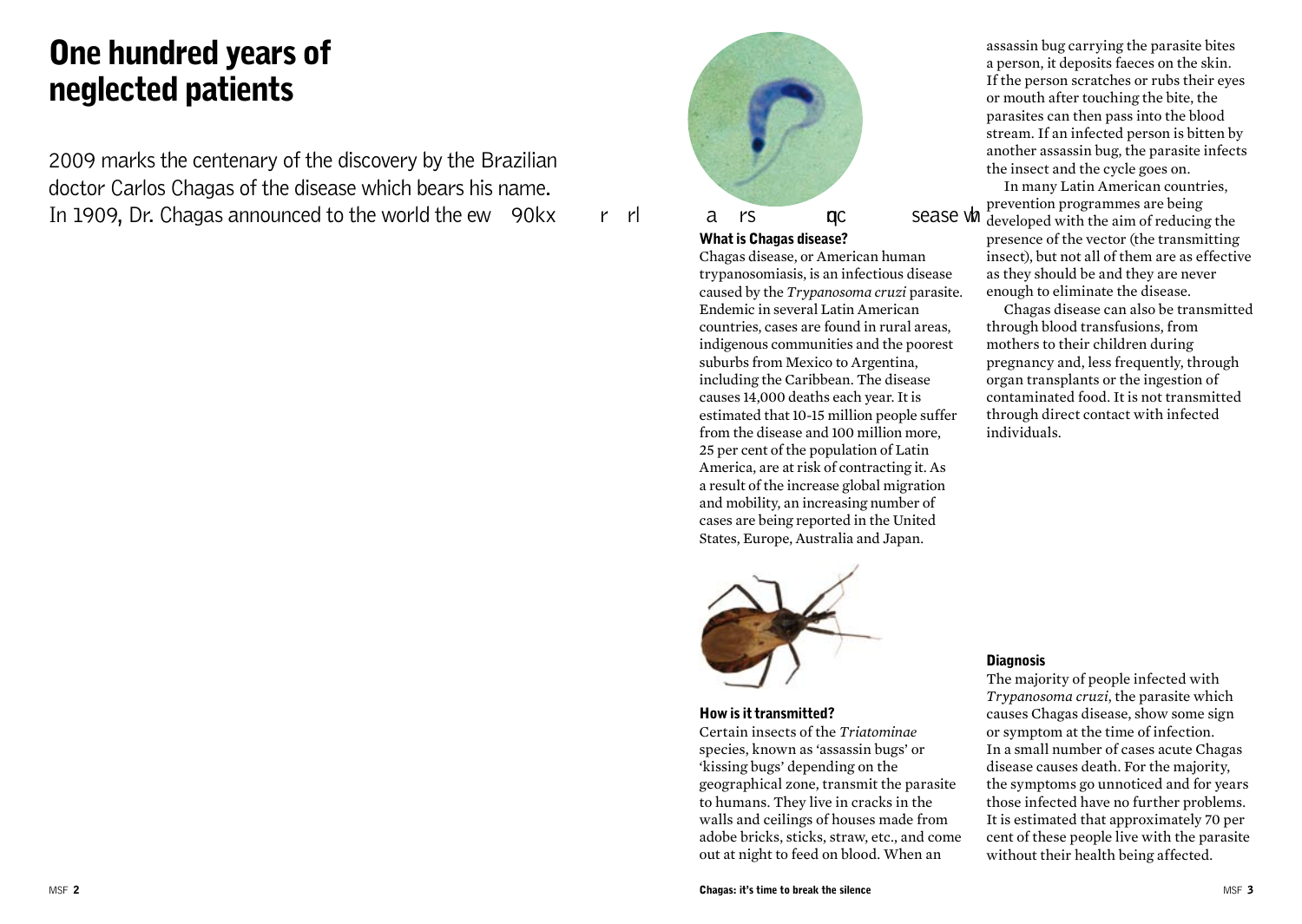Nevertheless, in the chronic phase of the disease, 30 per cent will develop problems in their heart, gastrointestinal tract and central nervous system which cause irreversible damage. Since it is impossible to predict who will develop the disease, treatment should be offered to all sufferers, with assessment of their clinical status and age.

As the disease often does not present symptoms, active detection of cases should be a priority in programmes to combat Chagas. Diagnosis currently requires confirmation through laboratory tests. In many cases, the endemic countries do not have the necessary facilities or staff available to carry out these tests. It is essential that communities living in endemic zones have access to diagnosis and can find out if they have been infected with *T. cruzi*. If not, thousands of people will die each year without knowing the cause.



#### **Treatment**

There are currently only two medicines to combat Chagas disease: benznidazole and nifurtimox. Both were developed over 35 years ago and in investigations not specifically aimed at Chagas disease. Nowadays, neither of these drugs is adapted for paediatric use and nor can they be used by pregnant women. The success rate reaches almost 100 per cent in newborns and infants. However, in older children, adolescents and adults treatment is only around 60 or 70 per cent effective and can have multiple side effects, and therefore has to be taken under medical

supervision. This means having a weekly check-up with a trained healthcare worker.

Until a few years ago it was thought that the treatment was only effective in very young children and not in adults. However, recent studies demonstrate that it is possible to treat adults, even after the heart or the gastrointestinal tract are mildly affected (initial clinical forms of the chronic phase). As the side effects of the treatment are more common in older patients, doctors have been reluctant to administer the medicine out of fear of the consequences. We now know that the adverse effects are manageable.

Before starting treatment for Chagas disease, it is necessary to check that the parasite has not seriously affected the heart or other vital organs. In some very advanced cases, there is no evidence as yet that the treatment is beneficial because *T. cruzi* has already caused serious vital organ damage. On the other hand, adults aged 50 and above - probably infected by the parasite in their childhood or adolescence - who have not developed any pathology are most likely to fall within the 70 per cent who will not suffer organ damage. In such cases, and bearing in mind the toxicity of the treatment, the risks and the benefits for each individual have to be assessed before starting treatment.

#### Barriers to access

Millions of sufferers, especially in rural areas, have neither the opportunity to find out that they are infected nor the possibility of being treated. This is due to the numerous obstacles which could be avoided with greater political will and greater investment in research and development:

— **Confi rming diagnosis** of Chagas disease requires laboratory tests, which means that the patient cannot get the result on the first visit to a health centre. — As evidence regarding the effectiveness of **treatment in adults** is very recent, some doctors remain unconvinced as to the viability of treating adults and patients in the chronic phase with existing medicines.

— The possible **undesirable effects** are also an obstacle. Many doctors and nurses are reticent about beginning treatment for fear of causing unpleasant side effects.

— **Vector control is not integrated** with treatment of patients. Combined with ineffective efforts to combat the assassin bugs, this has caused the insect and the disease to reappear and patients to become re-infected.

— With the methods currently available, **confirming the cure** of adolescents and adults can take years, making the research and development of new medicines difficult, and dissuading many sufferers from starting treatment.







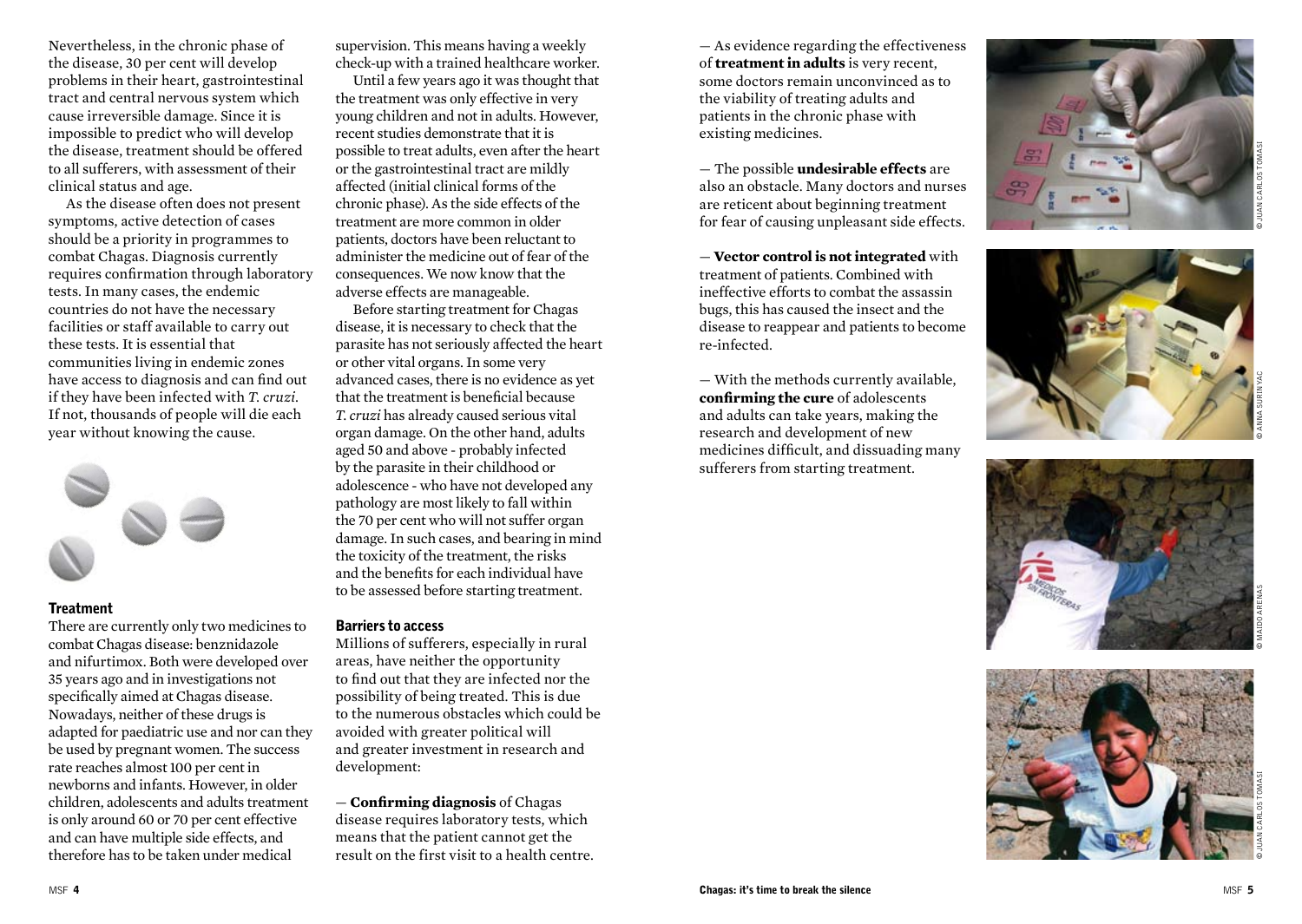#### **Testimonies**



"Many people think that nobody gets sick or dies from Chagas and fortunately, in many cases, that's true. But in many other cases they get very sick, mostly with heart problems, but also intestinal, and they can die. And these are very sensitive cases, which hit communities hard because it is young people, of working age, with families who die."

Víctor Conde, field doctor with the MSF project in Cochabamba

Alejandra Barón lives with her husband and two sons, aged 5 and 2, in one of the poorest districts of Cochabamba in Bolivia. When she was pregnant with her second son she was told she had Chagas. She took her oldest son Kevin to the health centre and he also tested positive. He was the first to be started on medication. "He remembered the pills himself and asked me for the treatment," explains his mother. Alejandra had to wait to give birth and to finish breastfeeding her baby before the two could start treatment. She had some difficulties giving the treatment to her young daughter as it was hard to dissolve the tablets.

"I knew nothing about Chagas disease until I got pregnant and they told me. I asked, "What's that?" and they told me that it came from the assassin bug and I remembered that there were many assassin bugs when I lived with my mother. That must be it, I don't see any assassin bugs here, only in my village," explains Alejandra and she adds: "We poor people who come from villages in the country are the ones who get Chagas. Yes, I felt like going from house to house and explaining it to them, especially in the countryside."



Laura (not her real name) is 39 and lives in the city of Cochabamba. She has suffered a great deal with Chagas disease and, although she tells her story so that others don't have to go through what she did, she doesn't want to speak in front of the camera. "I found out seven years ago. I couldn't even walk a block without feeling tired. I went to the doctor and he told me that it was too late to start treatment, that I would have to get a pacemaker. I ignored it and then I went to MSF, where they told me the same. I think I became infected 19 years ago and I only found out seven years ago!"

When they told her that she needed a pacemaker, Laura's husband insisted on taking out a loan to pay for it. But Laura refused. She didn't want to owe money and was very afraid about the surgery, despite the fact that it could save her life. MSF arranged for an American organization to insert the pacemaker for free, but even then she didn't want it. Her cousin and her uncle died, probably from Chagas disease, after they had had pacemakers inserted.

"It hurts when you find out and they tell you there's no treatment. I had been married for four years then. I have tried to work and I have managed to get this house, I had to do it for my daughters," explains Laura. She adds: "My family has suffered, my mother, my brothers, because they said that my heart was very inflamed. My youngest daughter would ask me why I was crying. Later I made myself become calmer because I didn't want my family to suffer".

A few months ago, Gualberto Paniagua, 33, was diagnosed with Chagas and he is now taking medication for the disease. "Up until now I haven't felt anything, so I could have said 'why should I take treatment?' But in the future I could have problems, so if I have the chance I have to try it. If there is a chance, I have to take advantage of it and get treatment because you never know. I've seen family members, who were healthy, die. If there is a treatment, you should take it."

Gualberto is from the rural part of Cochabamba and believes that he became infected when he lived in his parents' house because there were a lot of assassin bugs. "I'm 33. Why didn't they treat me when I was 15?" he asks. "In my town several people have died, adults and young people. It was said that it was from Chagas, but we never knew where the disease came from. We now know that the assassin bug is the carrier." Gualberto is married and has two daughters. His whole family has taken the test for Chagas disease. He and his older daughter are the only ones infected. His daughter will start treatment in the coming months.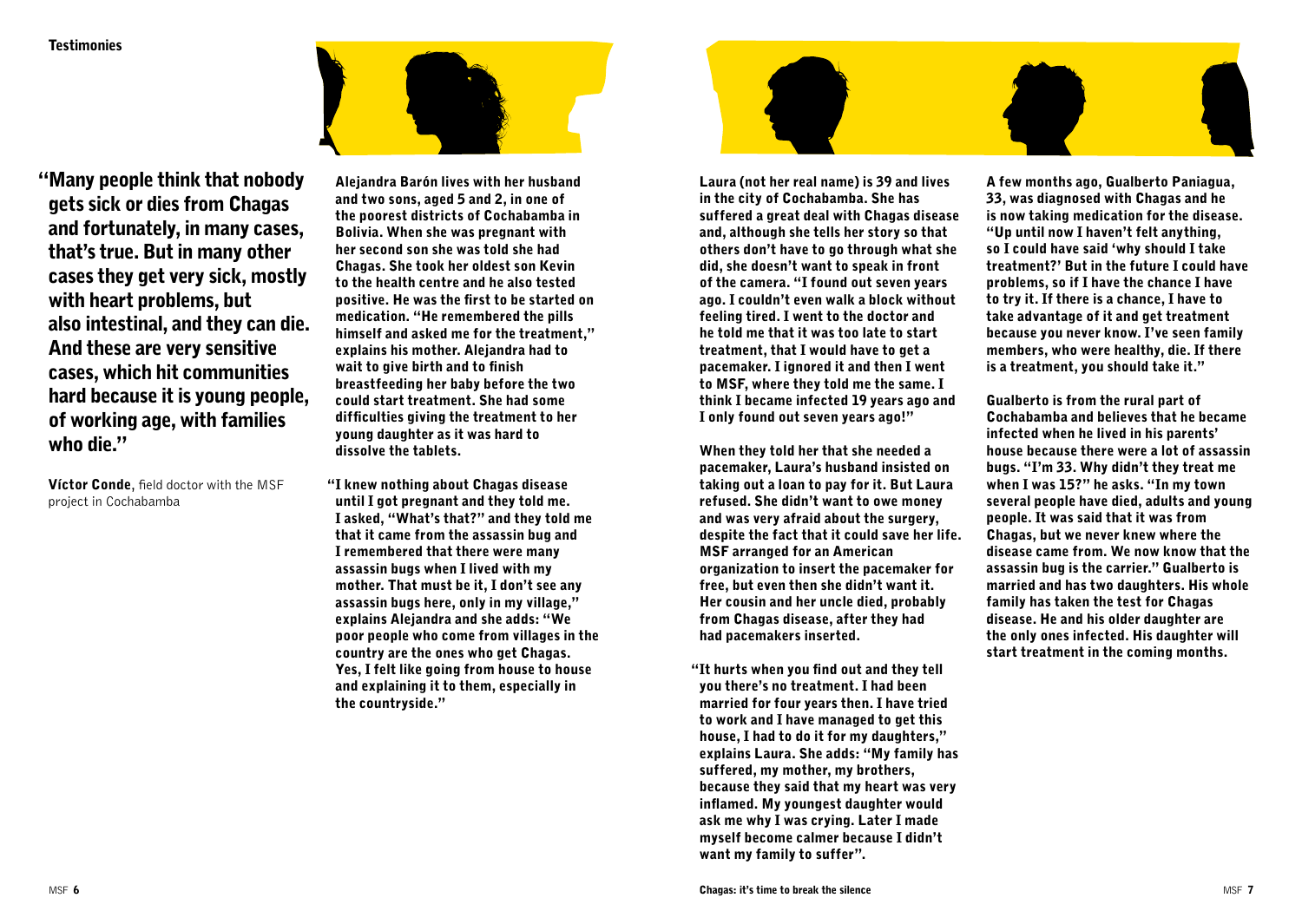#### Estimated global population infected by *Trypanosoma cruzi*, 2009



- Less than 1.000
- 1.001 10.000
- 10.001 100.000
- 100.001 1.000.000
- **1.000.000 and above**

#### References:

- OPS/HDM/CD/425-06 *Estimación cuantitativa de la enfermedad de Chagas en las Américas* .
- Guerri-Guttenberg RA. Grana D.R., Giuseppe Ambrosio, Milei. J. *Chagasic cardiomyopathy: Europe is not spared!* European Heart Journal (2008); 29: 2587-2591.
- 1<br>2<br>3<br>4<br>5 Schmunis. G. A. *Epidemiology of Chagas Disease in non-endemic countries: the role of international migration*. Mem Inst Oswaldo Cruz, Rio de Janeiro, Vol. 102 (Suppl. I): 75-85, 2007.
- De Ayala A. P. Pérez-Molina J. A., Norman F., and López-Vélez R. *Chagasic cardiomyopathy in inmigrants from Latin America to Spain*. Emerging Infectious Disease Volume 15, Number 4-April 2009.
- 5 According to the numbers of inmigrants registered for 2007 in the website of the Japanese Ministry of Justice and estimated seroprevalence for non endemic countries according to Paricio-Talayero J. M. *Vigilancia epidemiológica de la transmisión vertical de la enfermedad del Chagas en tres maternidades de la Comunidad Valenciana*. Enferm Infecc Microbiol Clin 2008;26(10):609-13.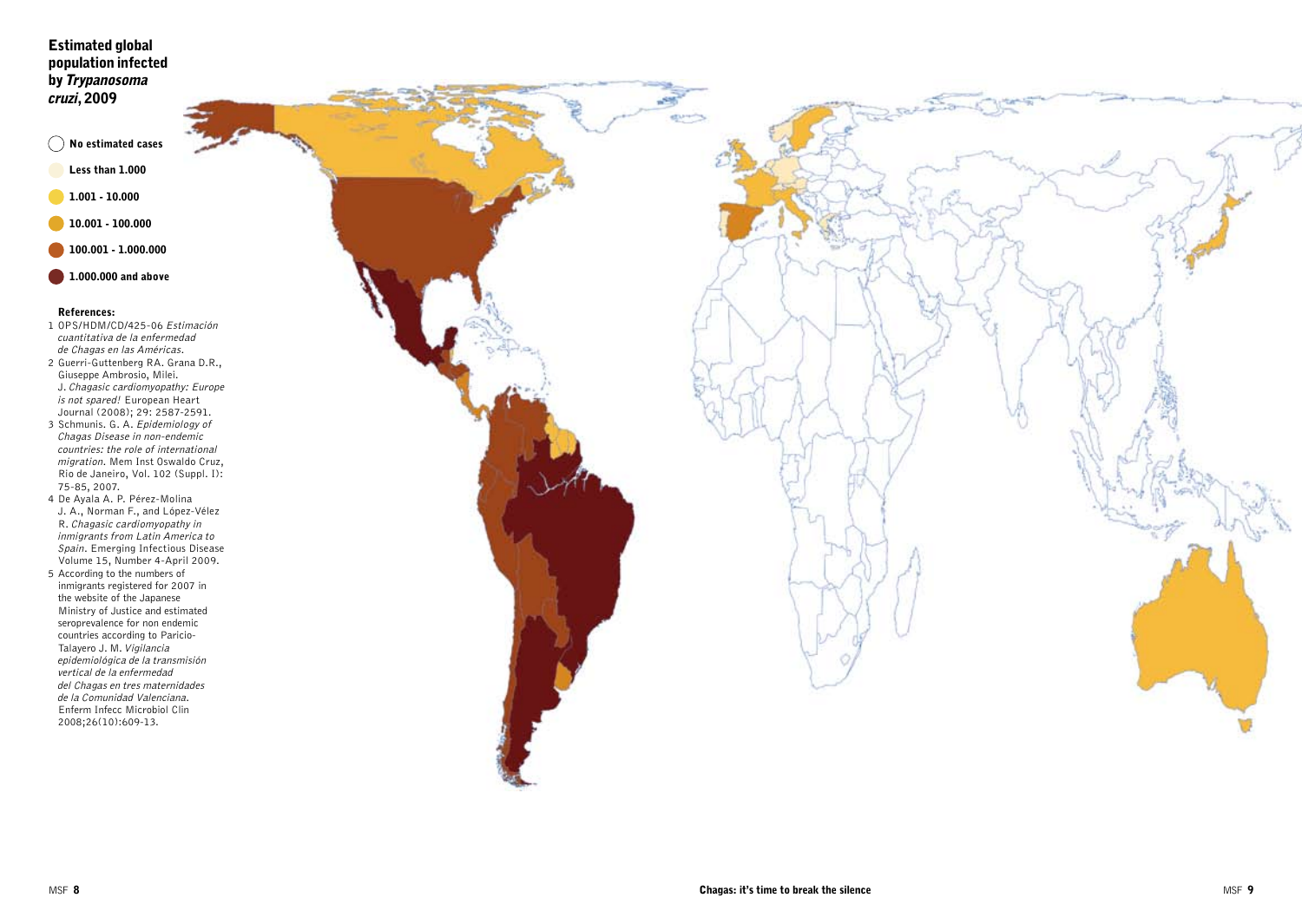## Research and Development: 100 years of procrastination



A recent G-Finder study reveals that less than 0.5 per cent of all worldwide Research and Development (R&D) into neglected diseases in 2007 was aimed at Chagas disease.

With the limited resources currently available to treat Chagas disease, medical teams have to deal with many shortfalls and sometimes they don't have any treatment options. New diagnostic tests, better medicines and cure tests urgently need to be developed to deal with this illness.

#### Better diagnostic tests

Currently, MSF uses a rapid diagnostic test to detect cases. Following the recommendations of the World Health Organization (WHO), all positive cases are confirmed with two conventional laboratory serological assays. If there is any discrepancy between the two tests, a third laboratory test must be used to obtain a reliable result.

In contexts with limited resources, such as rural areas in Bolivia, where the incidence of the disease is high, the ideal would be to have a highly sensitive and highly specific rapid diagnostic test which would reveal whether the patient was infected or not in a short space of time and would not require specialized laboratories. If a single test is not possible, a combination of two rapid tests could be another option.

#### More effective and less toxic treatments

There are only two medicines for treating Chagas disease (benznidazole and nifurtimox). The possible side effects from the treatment mean that some patients are unable to complete it and that it is impossible for sufferers to take it without supervision by trained healthcare workers. This all results in restricted access to the treatment, above all in rural areas or where there are no specialised human resources. The problem is particularly serious in adult patients and at the moment, there are still no paediatric versions of the treatment.

The Drugs for Neglected Diseases initiative (DNDi), of which MSF is one of the founding members, is working on a paediatric formula of benznidazole which will probably be available at the end of 2009. DNDi is also working on possible alternative treatments such as posaconazole. Regretfully, these drugs are a long way off from being available in the market, and at low cost, and their effectiveness is still far from being demonstrated.

There is an urgent need to develop new less toxic medicines which require a shorter course of treatment, are effective in the acute and chronic phases of the disease in both adults and children, and are safe for pregnant women.

#### Testing for cure

The current serological methods can take decades to confirm the effectiveness of treatment in adolescents and adults. PCR (polymerase chain reaction) techniques, based on genetic information, have a low sensitivity and specificity for parasites, and they are only available in some research centres. Development of rapid treatment tests which allow for the effectiveness of treatment to be measured and cure to be confirmed in the first two years after treatment for all age groups is essential.

#### Better prevention strategies

Treatment for Chagas disease does not mean that a person cannot become infected again by a bite from an assassin bug. Vector control strategies, which are fundamental to limit the spread of the disease, depend on detecting the vector

and spraying with insecticides. Nevertheless, the assassin bugs have now been found to be resistant to certain products. In addition, to eliminate the insect, spraying must be continuous and housing must be improved.

Furthermore, greater effort must be made to ensure the quality of blood banks to avoid contamination from transfusions or transplants, and to continue to implement prenatal detection control strategies for pregnant women to avoid transmission from mother to child.

#### Helping governments to find alternative sources of R&D funding for Chagas disease

The lack of commercial incentives has relegated Chagas disease to be forgotten. In 2007, only \$10.1 million dollars were spent on R&D for this disease. Less than half of this was spent on treatment, vaccines, diagnostic tools and vector control products<sup>1</sup>. In 2006 the WHO Commission for Intellectual Property Rights, Innovation and Health (CIPIH) recognised the failure of current incentives and financing mechanisms for neglected diseases. There is a need to identify new incentives for R&D, including those which de-link the costs of R&D and the final price of health products to obtain better and new diagnostics and treatments.

<sup>1.</sup> *Neglected diseases Research & Development: how much are we really spending?* by Mary Moran, Javier Guzman, Anne-Laure Ropars, Alina McDonald, Nicole Jameson, Brenda Omune, Sam Ryan, Lindsey Wu, published by *PLoS Medicine*, February 2009, Volume 6, Number 2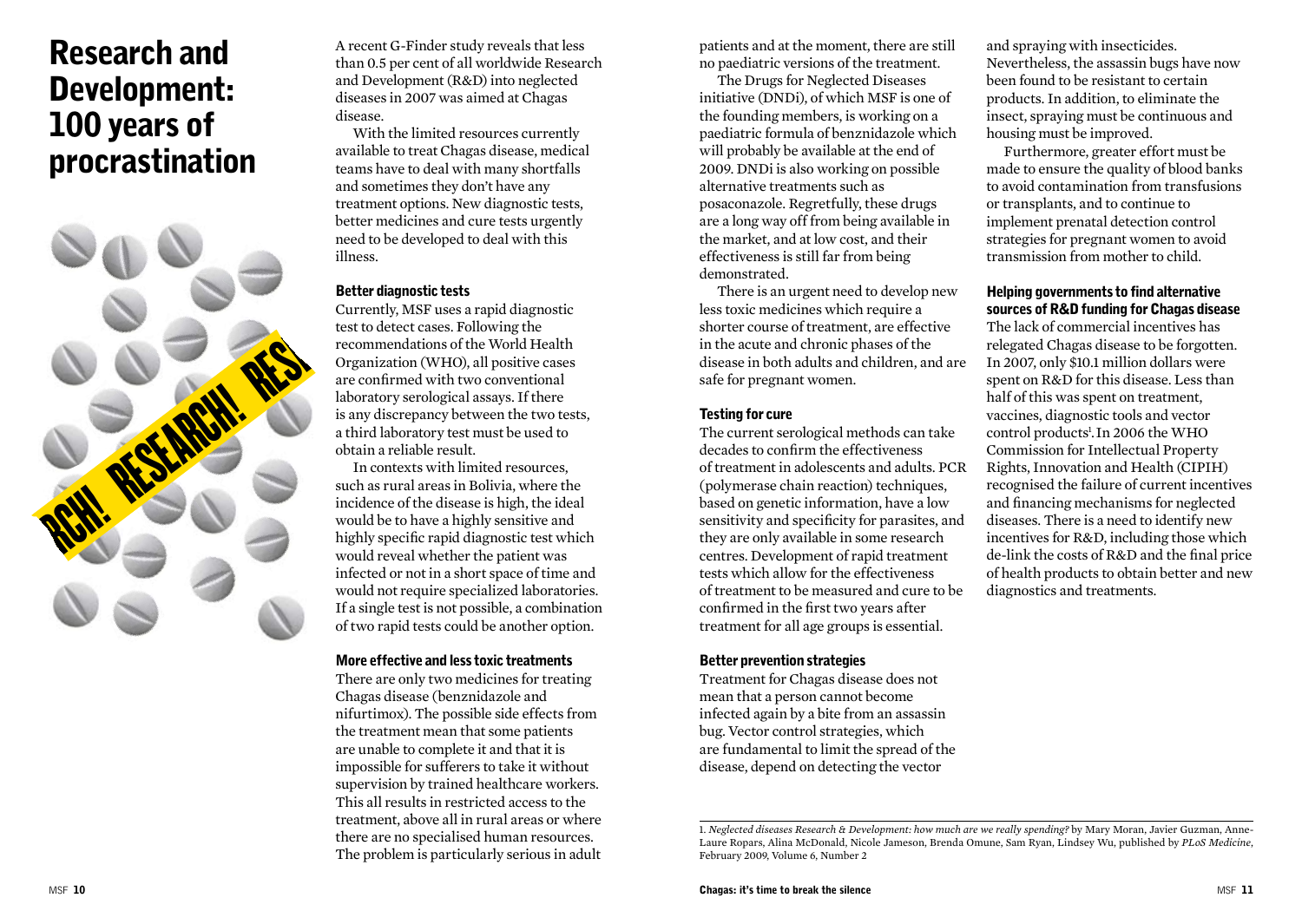## MSF experience in the field







In 1999, Médecins Sans Frontières (MSF) set up its first diagnosis and treatment project for sufferers of Chagas disease in Yoro, Honduras. Since then, the organization has developed several programmes in Nicaragua, Guatemala and Bolivia.

In 2002, MSF began its first Chagas disease project in Bolivia, the country with the highest incidence of the disease in the world. For four years, the organization worked in the rural area of Entre Ríos, in the province of O'Connor, in the Tarija region, treating patients up to the age of 15. Following this, MSF increased treatment up to the age of 18 in a new project, this time in suburban zones in two districts of Sucre, also in Bolivia.

Based on the experience acquired in their projects and the results of recent studies into the effectiveness of the treatment in adults, MSF is now working in three suburban districts in the city of Cochabamba. The activities are being carried out in collaboration with the Bolivian Ministry of Health in an integrated way in five primary care centres, where children and adults up to the age of 50 are treated and diagnosed. Using the same approach, the organization is currently setting up a new project in the rural zone of Cochabamba region, where it is working to involve the communities in all aspects of the strategy (prevention, diagnosis and treatment), in an area where the vector is much more prevalent.

**At the end of 2008, MSF had tested over 60,000 people for Chagas disease and treated 3,100 patients, of whom around 2,800 successfully completed the treatment.** This shows that, although current resources are not ideal, the diagnosis and treatment of Chagas disease is viable in environments with limited resources and remote areas if various coordinated activities are carried out:

— **Informing and educating the population** about possible means of transmission, symptoms, treatment and the basic hygiene and prevention measures for the disease. This includes educating local authorities, health workers, community leaders and the families of sufferers.

— **Integrating vector control with diagnosis and treatment programmes** to avoid new infections. Houses where sick people are living must be checked for the presence of the vector and fumigated when necessary, but the importance of prevention should not mean that treatment is relegated to second place.

— **Actively detecting and diagnosing infection.** The lack of symptoms and the problem of access to diagnosis for a large section of the at-risk population continue to be a serious problem. It is for this reason that MSF recommends the detection of Chagas in endemic areas; the availability of rapid tests makes this much easier.

— **Treating the sick.** The treatment of Chagas disease has to be supervised weekly by qualified healthcare workers, as it can cause side effects. With good supervision, these effects are manageable and a high percentage of patients complete the treatment, with a low incidence of adverse effects requiring

hospitalisation (0.07 per cent in MSF projects) and no deaths.

— **Training healthcare workers** in the diagnosis, treatment and supervision of patients.

There is a need for doctors for controlling serious side effects, nurses for early detection, monitoring and adherence to treatment, and laboratory technicians for the tests to confirm infection.

— **Ensuring supply and logistics** to attend to rural communities (the most affected). For this, it is of the utmost importance to have a strong supply chain of medicines and laboratory reagents, as well as the capacity to store serological samples in optimal refrigeration conditions for future treatment tests.

**In addition to these six components, the motivation and commitment of the healthcare workers and the patients themselves in tackling the disease, as well as government support, are essential if the programme is to be a success.**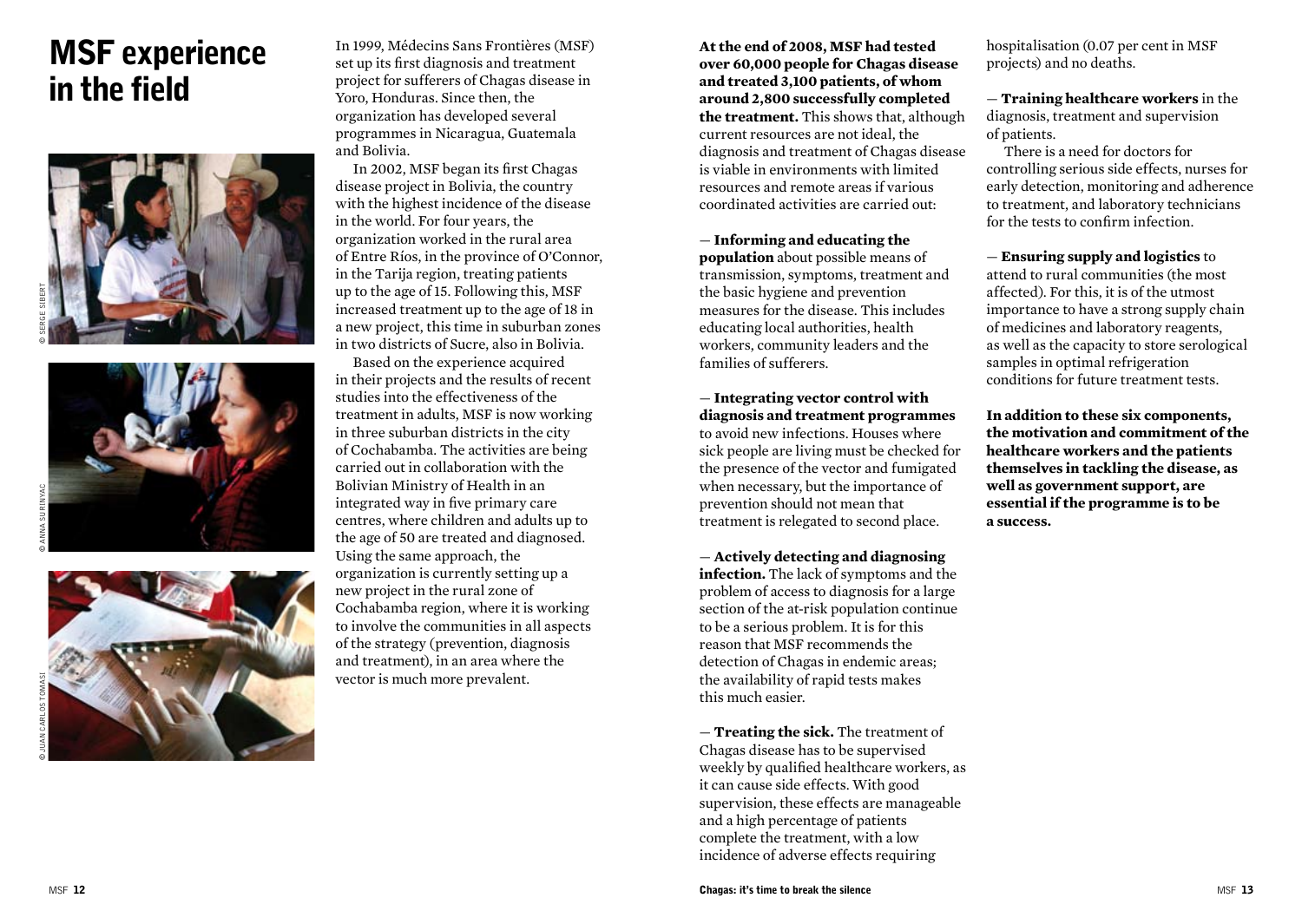## The time has come to act!

Historically, Chagas disease programmes have focused on prevention of the disease and on vector control. Now, knowing that the majority of those infected by the parasite can be treated, this focus, which excluded treatment, is no longer acceptable. In its ten years of experience in the field, MSF has proved that the diagnosis and treatment of Chagas disease, even in remote rural environments, is viable, necessary and ethically beyond question.

### It is time for the governments of endemic countries to fight on all fronts against Chagas disease:



**Diagnosis of the sick at the primary care level:** Integrating the diagnosis of Chagas disease at the primary care level with available resources. Carrying out routine analysis to find those infected with the parasite, especially in areas where vector transmission is active, in rural zones and zones which receive immigrants from endemic areas. parasite, especially in areas where<br>ctive, in rural zones and zones which **CONTROL!** CONTROL!

N<u>t!</u> treatment! Tr

Treatment for children and, wherever possible, for adults, in the primary care system: Free treatment for children and adults, with monitoring of possible side effects. All children

should be treated. Adults should always be assessed to see whether or not it is possible to start treatment. Treating adults with mild heart problems may prevent these from progressing. There is no evidence regarding the effectiveness of the treatment when damage is very advanced. In those over 50 who were probably infected in their childhood or adolescence, the risks and benefits of treatment should be assessed.

## **ch prevalence! Prevalence!**

**Determining the prevalence of Chagas:** Systemising the collection of data on Chagas disease to establish the number of infected in an area and using this information to calculate the real requirements for medicines and laboratory reagents, to be able to ensure the availability of diagnosis and treatment.

# **SUPPLY! SUPP**

**Reinforcing the supply chains:** In order for medicines and diagnostic tests to reach the primary care centres in the remotest zones, strong supply chains are needed. In addition, doctors should ask for the medicines they need.

**Vector control activities:** When treating a patient, their house and environment need to be assessed for the presence of the vector, and fumigated if necessary. In addition, systematic fumigations should be carried out in risk areas to control the spread of the insect, and at the same time investment should be made in improving housing.